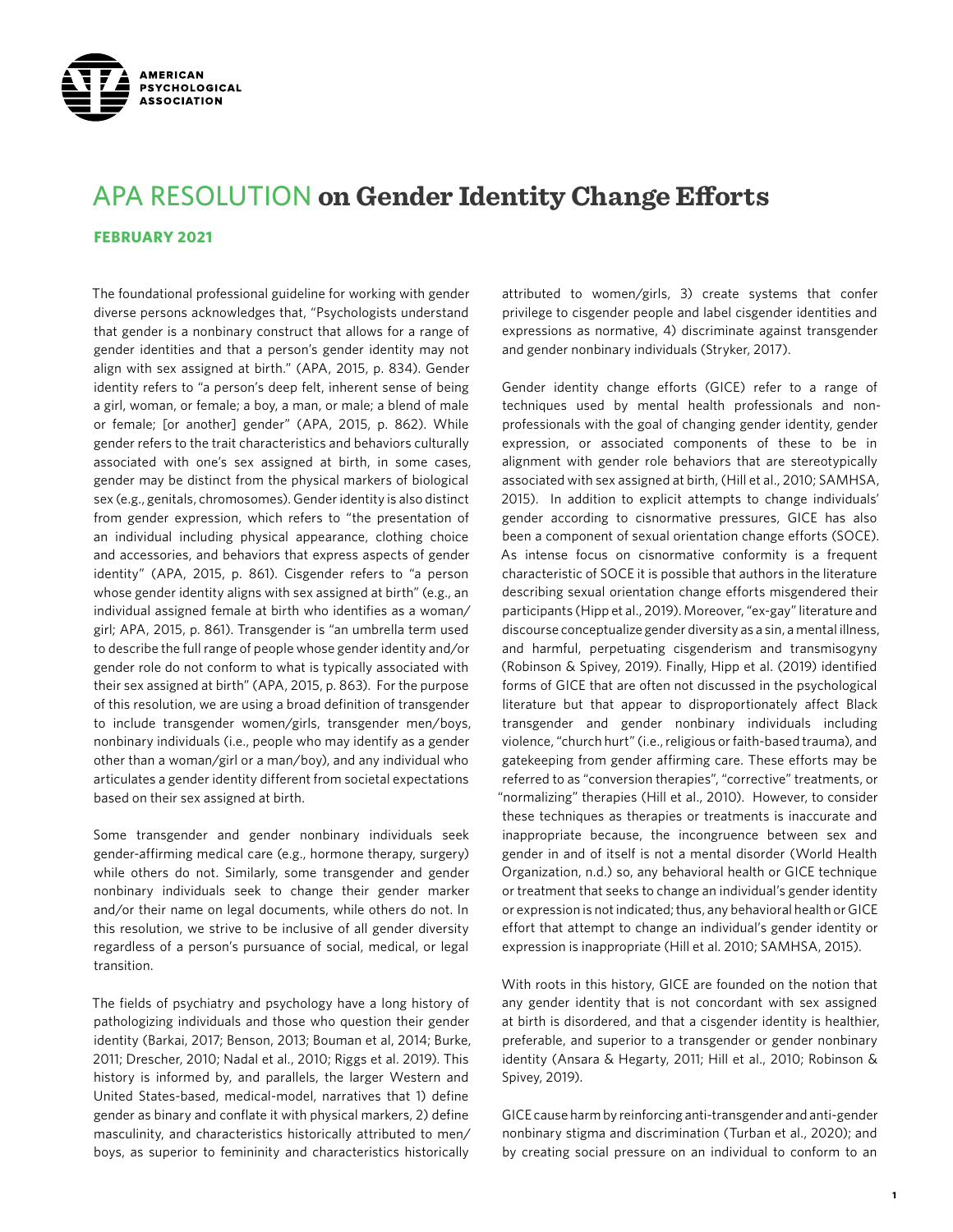identity and/or presentation that may not be consistent with their sense of self (e.g., Bockting et al., 2013; Egan & Perry, 2001; Meyer, 2003; Nadal et al., 2012; Russell et al., 2012; Toomey et al., 2010; Sandfort et al., 2007). Furthermore, GICE are not supported by empirical evidence as effective practices for changing gender identity and are associated with psychological and social harm (Brinkman et al., 2014; Carr, 1998; Gagné & Tewksbury, 1998; Horn, 2007; Price et al., 2019; Smith & Leaper, 2006). The American Psychological Association (APA), as well as other healthcare organizations, (e.g., American Counseling Association, World Professional Association for Transgender Health) have established empirically-supported practice guidelines that encourage clinicians to use gender-affirming practices when addressing gender identity issues (ACA, 2010; APA, 2015; Coleman et al., 2012). Additionally, a number of national and international professional healthcare organizations have publicly warned against the harmful effects of GICE and SOCE (Sexual Orientation Change Efforts) by endorsing the United States Joint Statement Against Conversion Efforts (USJS, n.d.), including the American Academy of Family Physicians, American Academy of Nursing, American Association of Sexual Educators, Counselors and Therapists, American Counseling Association, American Medical Association, American Medical Student Association, American Psychoanalytic Association, The Association of LGBTQ Psychiatrists, Society for Affectional, Intersex, and Gender Expansive Identities, Clinical Social Work Association, GLMA: Health Professionals Advancing LGBTQ Equality, The Association of Lesbian, Gay, Bisexual, Transgender Addiction Professionals and their Allies, and the World Professional Association for Transgender Health. A growing number of states and municipalities have enacted laws that prohibit licensed mental health professionals from engaging in sexual orientation and gender identity change efforts with minors (Movement Advancement Project, n.d.)

## **GENDER DIVERSITY, STIGMA, AND DISCRIMINATION**

WHEREAS diversity in gender identity and expression is part of the human experience and transgender and gender nonbinary identities and expressions are healthy, incongruence between one's sex and gender is neither pathological nor a mental health disorder (APA, 2009, 2015; SAMHSA, 2015);

WHEREAS gender diverse individuals experience cissexist discrimination and prejudice throughout the lifespan and life domains (APA, 2009) including significant discrimination in healthcare settings (Burnes et al., 2016; Fredriksen-Goldsen et al., 2014; Grant et al., 2011; James et al., 2016; Johns et al, 2019; Lambda Legal, 2010; Macapagal et al., 2016; Reisner et al., 2015; White Hughto et al., 2015);

WHEREAS the practice of GICE reinforces stigma and discrimination against transgender and gender diverse people (Turban et al., 2020);

WHEREAS gender-related bias, victimization, discrimination, criminalization, and forced-gender conformity experienced by transgender and gender nonbinary people are associated with poor psychosocial outcomes, such as heightened psychological distress, compromised overall wellbeing, and disparities across various contexts (e.g., healthcare, schools/education, workplace, law) (Bockting et al., 2013; dickey et al., 2016; Egan & Perry, 2001; Meyer, 2003; Nadal et al., 2012; Russell et al., 2012; Hendricks & Testa, 2012; Toomey et al., 2010; Sandfort et al., 2007);

WHEREAS invalidation and rejection of transgender and gender nonbinary identities and diverse gender expressions by others (e.g., families, therapists, school personnel) are forms of discrimination, stigma, and victimization, which result in psychological distress (Bockting et al., 2013; D'Augelli et al., 2006; Egan & Perry, 2001; Hendricks & Testa, 2012; Hidalgo et al., 2015; Landolt et al., 2004; Meyer, 2003; Nadal et al., 2012; Price, et al., 2019; Roberts et al., 2012; Sandfort et al., 2007; Stotzer, 2012; Russell et al., 2012; Toomey et al., 2010; Truong et al., 2020a, 2020b; Zongrone et al., 2020);

#### **GICE AND RISKS OF HARM**

WHEREAS individuals who have experienced pressure or coercion to conform to their sex assigned at birth or therapy that was biased toward conformity to one's assigned sex at birth have reported harm resulting from these experience such as emotional distress, loss of relationships, and low self-worth (Brinkman et al., 2014; Carr, 1998; Gagné & Tewksbury, 1998; Horn, 2007; Price et al., 2019; Smith & Leaper, 2006);

WHEREAS in one study of a large online sample of LGBTQ young people, those who reported experiencing change efforts were more than twice as likely to report having attempted suicide and having multiple suicide attempts as those who did not experience change efforts, (Green et al., 2020);

WHEREAS GICE have not been shown to alleviate or resolve gender dysphoria (Bradley & Zucker, 1997; Cohen-Kettenis & Kuiper, 1984; Gelder & Marks, 1969; Greenson, 1964; Pauly, 1965, SAMHSA, 2015);

WHEREAS GICE can cause undue stress and suffering and interfere with healthy sexual and gender identity development (Hiestand & Levitt, 2005; SAMHSA, 2015);

WHEREAS GICE can reduce one's willingness to pursue future mental health treatment (Craig et al., 2017);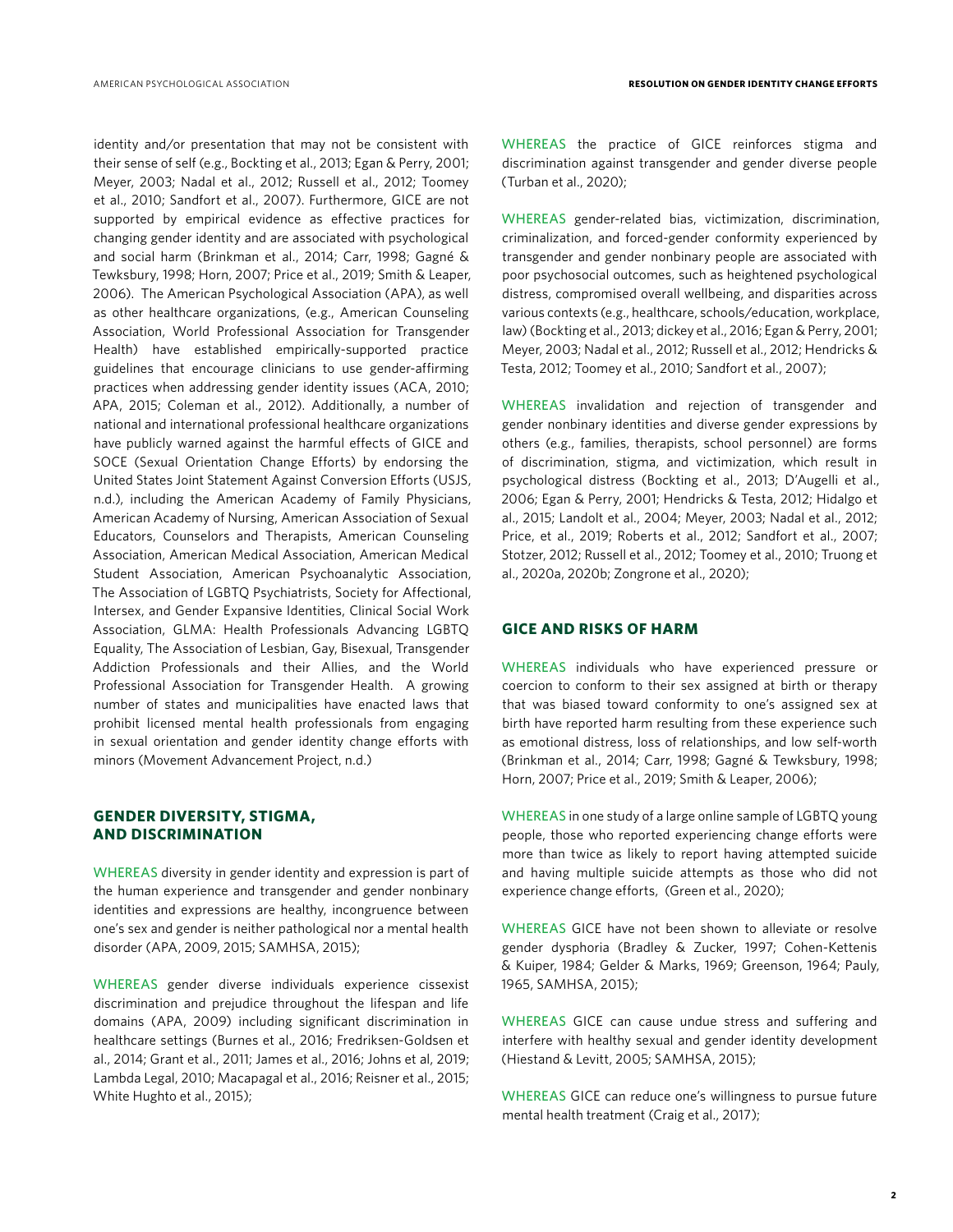WHEREAS GICE often involves the promotion of stereotyped gender behaviors consistent with cultural expectations (Coleman et al., 2012; Hill et al., 2010);

WHEREAS GICE are associated with harmful social and emotional effects for many individuals, including but not limited to, the onset or increase of depression, anxiety, suicidality, loss of sexual feeling, impotence, deteriorated family relationships, a range of post-traumatic responses, and substance abuse (c.f. Burnes et al., 2016; Green et al., 2020; SAMHSA 2015 for a review; Turban et al., 2019);

WHEREAS diverse gender expressions and transgender and gender nonbinary identities are not mental disorders (American Psychiatric Association, 2013) and many transgender and gender nonbinary individuals lead satisfying lives and have healthy relationships (APA, 2015; SAMHSA, 2015);

# **GENDER AFFIRMING PRACTICES**

WHEREAS transgender and gender nonbinary people whose gender has been affirmed report increased quality of life (Ainsworth & Spiegel, 2010; APA, 2015; Gerhardstein & Anderson, 2010; Kraemer et al., 2008; Newfield et al., 2006);

WHEREAS self-determination in defining one's gender identity is a source of resilience for transgender and gender nonbinary people and associated with improvements in wellbeing and reductions in psychological distress (Menvielle & Tuerk, 2002; Pickstone-Taylor, 2003; Rosenburg, 2002; Singh et al., 2011; Singh et al., 2014);

WHEREAS individuals who have experienced genderaffirming psychological and medical practices report improved psychological functioning, quality of life, treatment retention and engagement, and reductions in psychological distress, gender dysphoria, and maladaptive coping mechanisms (Austin & Craig, 2015; de Vries et al., 2014; Haas et al., 2011; Sevelius, 2013; White Hughto & Reisner, 2016);

WHEREAS professional consensus recommends affirming therapeutic interventions for transgender and gender nonbinary adults who request that a therapist engage in GICE, and for trans youth whose parents/guardians or other custodians (e.g., state, foster care) request that a therapist engage in GICE (American Counseling Association, 2009; APA, 2012; 2015; American Psychiatric Association, 2018; Byne et al., 2012; Edwards-Leeper et al., 2016);

WHEREAS affirming therapeutic practices and guidelines recommend that the therapist should remain objective and nonjudgmental to the outcome, focusing on empowering the client to be active in exploring, discovering, and understanding their own identity (American Counseling Association, 2009;

APA, 2012; 2015; American Psychiatric Association, 2018; Byne et al., 2012; Edwards-Leeper et al., 2016);

#### **APA POLICY**

WHEREAS APA opposes discrimination on the basis of gender identity, gender expression, and transgender and gender nonbinary identities, and actively opposes the adoption of discriminatory legislation (APA, 2008);

WHEREAS APA supports the passage of laws and policies protecting the legal rights and freedoms of transgender and gender nonbinary people, regardless of gender identity or expression (APA, 2008);

WHEREAS Psychologists' work is based upon established scientific and professional knowledge of the discipline. (APA, 2017b, p. 5);

WHEREAS APA recognizes that psychologists work is based upon Respect for People's Rights and Dignity (Principle E), Avoiding Harm (3.04), and Unfair Discrimination (3.01; APA, 2017b);

WHEREAS gender affirming psychotherapy is founded in clinical practice guidelines, and harm has not been identified for any of these gender-affirming treatment practices (APA, 2015, 2017b; Byne et al., 2012);

WHEREAS the APA policy and practice guidelines (e.g., Multicultural Guidelines: An Ecological Approach to Context, Identity, and Intersectionality; Guidelines for Psychological Practice with Transgender and Gender Nonconforming People) affirm that psychologists do not engage in discriminatory or biased practices and urge psychologists to take a leadership role in preventing discrimination towards transgender and gender diverse people (APA, 2009, 2015, 2017a);

WHEREAS APA's 2005 Policy Statement on Evidence-Based Practice in Psychology defines evidence-based practice as the integration of the best available research with clinical expertise in the context of patient characteristics, culture**,** and preferences (APA, 2005);

BE IT THEREFORE RESOLVED that consistent with the APA definition of evidence-based practice (APA, 2005), the APA affirms that scientific evidence and clinical experience indicate that GICE put individuals at significant risk of harm;

BE IT FURTHER RESOLVED that the APA opposes GICE because such efforts put individuals at significant risk of harm and encourages individuals, families, health professionals, and organizations to avoid GICE;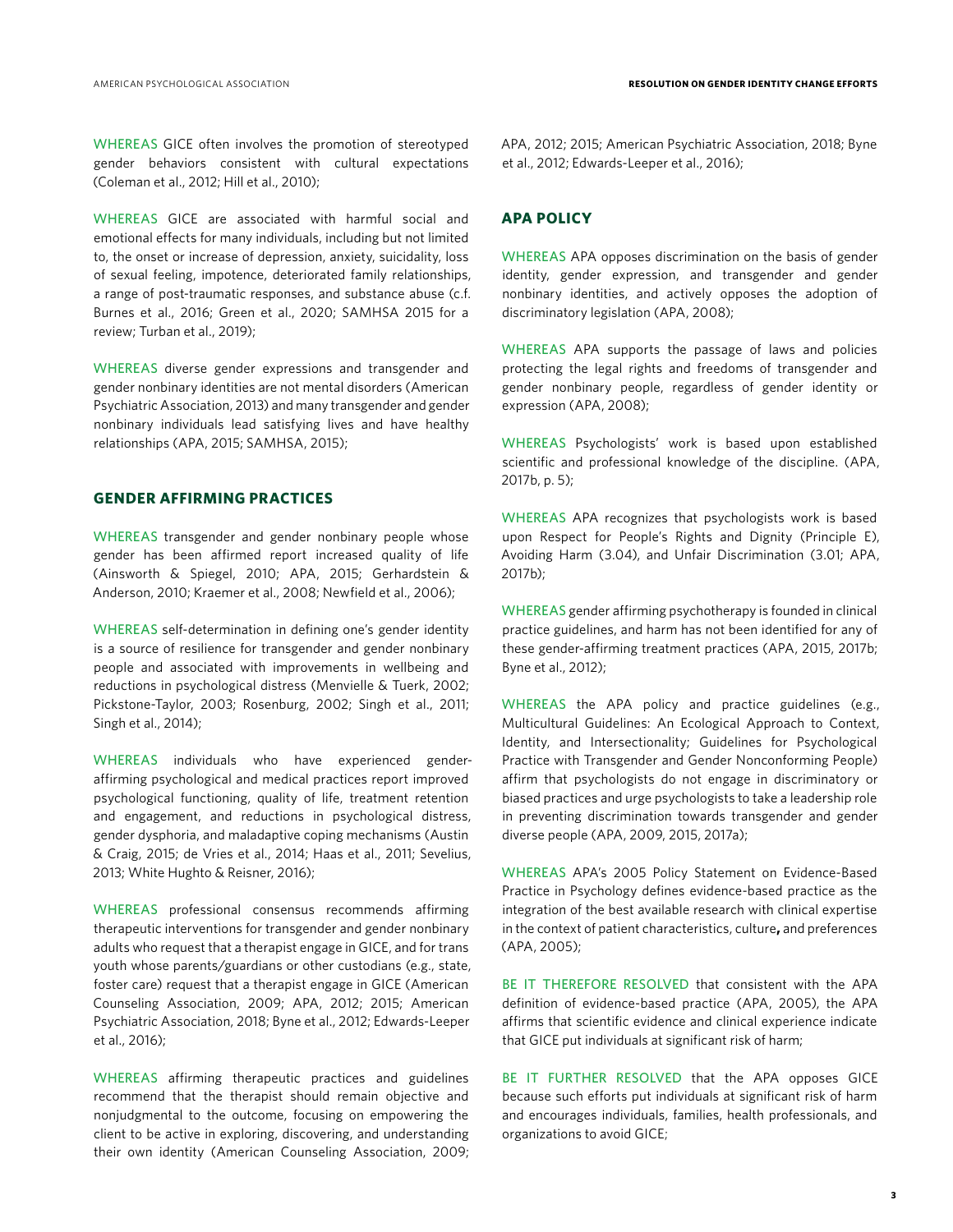BE IT FURTHER RESOLVED that APA opposes the idea that incongruence between sex and gender is a mental disorder (Hill et al., 2010; SAMHSA, 2015; WHO).

BE IT FURTHER RESOLVED that after reviewing scientific evidence on GICE harm, affirmative treatments, and professional practice guidelines, the APA affirms GICE are associated with reported harm.

BE IT FURTHER RESOLVED that the APA opposes GICE because of their association with harm.

BE IT FURTHER RESOLVED that Transgender and gender nonbinary identities, as well as other gender identities that transcend culturally prescriptive binary notions of gender, represent normal variations in human expression of gender.

BE IT FURTHER RESOLVEDthat neither transgender or gender nonbinary identities nor the pursuit of gender-affirming medical care constitutes evidence of a mental disorder.

BE IT FURTHER RESOLVED that APA opposes portrayals of transgender and gender nonbinary people as mentally ill because of their gender identities and expressions.

BE IT FURTHER RESOLVED that evidence supports psychologists in their professional roles to use affirming and culturally relevant approaches with individuals of diverse gender expressions and identities.

BE IT FURTHER RESOLVED that APA is committed to promoting accurate scientific data regarding gender identity and expression in its own policy, public advocacy, judicial proceedings, media, and public opinion;

BE IT FURTHER RESOLVED that APA encourages collaboration between and among individuals and organizations to promote the wellbeing of transgender and gender nonbinary people;

BE IT FURTHER RESOLVED that the APA encourages psychologists to be aware of multiple and intersecting factors in identity, such as sex assigned at birth, gender expression, gender identity, age, race, ethnicity, religion, spirituality, socioeconomic status, disability, national origin, and sexual orientation in conceptualization, treatment, research, and teaching about transgender and gender nonbinary people;

BE IT FURTHER RESOLVED that the APA opposes the dissemination of inaccurate information about gender identity, gender expression, and the efficacy of GICE, including the claim that gender identity can be changed through treatment, the characterization of transgender or gender nonbinary identity as a mental disorder and the promotion of treatments that prescribe gender identity or expression consistent with one's birth-assigned sex as effective for clients with gender dysphoria; BE IT FURTHER RESOLVED that APA encourages the development and dissemination of evidence-based, multiculturally-informed, and gender affirmative educational resources that inform psychologists, the community and education and mental health institutions about the harms of GICE;

BE IT FURTHER RESOLVED that APA re-affirms that APA (2015) encourages psychologists to:

- Acknowledge the diversity and complexity of identities and experiences and recognize transgender and gender nonbinary identities as healthy expressions of gender
- Recognize that descriptions of any gender identity or expression as unnatural, abhorrent, or unhealthy perpetuate stigma for sexual and gender minorities, and have negative mental health and social consequences
- Assist clients in a developmentally appropriate manner to explore and understand the cultural and familial influence on gender roles and expression. Psychologists are urged to help clients in a developmentally appropriate manner understand the societal contexts of sexism, heterosexism, transphobia, racism and other forms of social oppression, and to use a developmental multicultural- and genderaffirmative framework in research, teaching, training, and supervision;

BE IT FURTHER RESOLVED that the American Psychological Association opposes GICE because there is evidence of former participants reporting harm resulting from their experiences of GICE and the contribution that such efforts make to social stigma, injustice, and prejudice directed at gender diverse individuals, consistent with other major professional mental health associations, including the American Psychiatric Association (2018); American Counseling Association (2017), SAMHSA (2015), American Academy of Child & Adolescent Psychiatry (2018), World Health Organization (n.d.) and World Psychiatric Association (2016);

BE IT FURTHER RESOLVED that the APA, because of evidence of harm and lack of evidence of efficacy, supports public policies and legislation that prohibit, or aim to reduce GICE, cissexism, and anti-transgender and anti-gender nonbinary bias and that increase support for gender diversity;

BE IT FURTHER RESOLVED that the APA supports collaboration and partnerships with global, national and state and local partners to achieve the aims of this resolution;

BE IT FURTHER RESOLVED that the APA promotes professional training in gender-affirming practices and opposes professional training in GICE in any stage of the education of psychologists, including graduate training, continuing education, and professional development.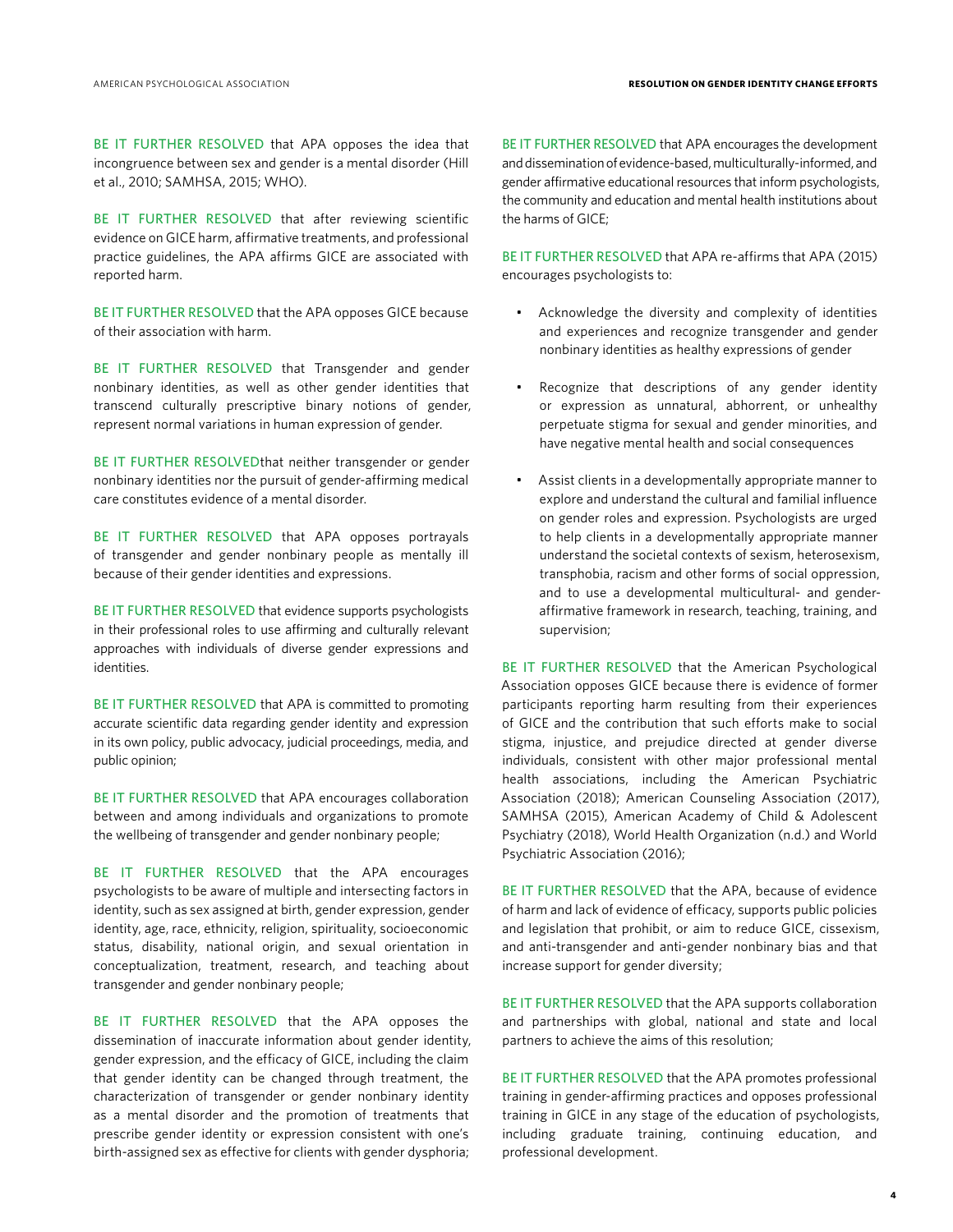## **REFERENCES**

- Ainsworth, T. A., & Spiegel, J. H. (2010). Quality of life of individuals with and without facial feminization surgery or gender reassignment surgery. Quality of Life Research, 19(7), 1019-1024.
- American Academy of Child and Adolescent Psychiatry. (2018, February). Conversion Therapy. Retrieved from: https://www.aacap. org/AACAP/Policy\_Statements/2018/Conversion\_Therapy.aspx
- American Counseling Association. (2010). American Counseling Association competencies for counseling with transgender clients. *Journal of LGBT Issues in Counseling, 4*, 135-159. doi:10.1080/1553860 5.2010.524839
- American Psychiatric Association. (2018). Position Statement on Conversion Therapy and LGBTQ Patients. Retrieved from: https:// www.psychiatry.org/home/policy-finder?k=conversion%20therapy
- American Psychological Association (2005). Policy Statement on Evidence-Based Practice in Psychology. Retrieved from: https://www. apa.org/practice/guidelines/evidence-based-statement
- American Psychological Association (2009). Report of the American Psychological Association Task Force on Appropriate Affirmative Responses to Sexual Orientation. Retrieved from: https://www.apa. org/pi/lgbt/resources/therapeutic-response.pdf
- American Psychological Association (2012). Recognition of psychotherapy effectiveness. Retrieved from: http://www.apa.org/ about/policy/resolution-psychotherapy.aspx
- American Psychological Association. (2015). Guidelines for psychological practice with transgender and gender nonconforming people. *American Psychologist, 70*(9), 832–864.
- American Psychological Association. (2017). Multicultural Guidelines: An Ecological Approach to Context, Identity, and Intersectionality. Retrieved from: http://www.apa.org/about/policy/multiculturalguidelines.pdf
- Austin, A., & Craig, S. L. (2015). Transgender affirmative cognitive behavioral therapy: Clinical considerations and applications. *Professional Psychology: Research and Practice, 46*(1), 21.
- Barkai, A. R. (2017). Troubling Gender or Engendering Trouble? The Problem With Gender Dysphoria in Psychoanalysis. *The Psychoanalytic Review, 104*(1), 1-32.
- Benson, K. E. (2013). Seeking support: Transgender client experiences with mental health services. *Journal of Feminist Family Therapy: An International Forum, 25*, 17–40.
- Bockting, W. O., Miner, M. H., Swinburne Romine, R. E., Hamilton, A., & Coleman, E. (2013). Stigma, mental health, and resilience in an online sample of the US transgender population. *American Journal of Public Health, 103*(5), 943-951.
- Bouman, W. P., Richards, C., Addinall, R. M., Arango de Montis, I., Arcelus, J., Duisin, D., Esteva, A., Fisher, F., Harte, B., Khaury, Z., Lu, A., Marais, A., Mattila, D., Nayarana Reddy, D., Nieder, T.O., Robles Garcia, R., Rodrigues, Jr., O.M., Roque Guerra, A., Tereshkevich, G., T'Sjoen, G., & Wilson, D. (2014). Yes and yes again: Are standards of care which require two referrals for genital reconstructive surgery ethical? *Sexual and Relationship Therapy, 29*, 377–389.
- Bradley, S. J., & Zucker, K. J. (1997). Gender Identity Disorder: A Review of the Past 10 Years. *Journal of the American Academy of Child & Adolescent Psychiatry, 36*(7), 872-880.
- Brinkman, B. G., Rabenstein, K. L., Rosén, L. A., & Zimmerman, T. S. (2014). Children's gender identity development: The dynamic negotiation process between conformity and authenticity. *Youth & Society, 46*(6), 835-852
- Burke, M.C. (2011), Resisting Pathology: GID and the Contested Terrain of Diagnosis in the Transgender Rights Movement. In P. McGann & D.J. Hutson (Eds.) *Sociology of Diagnosis (Advances in Medical*

*Sociology, Vol. 12)*, Emerald Group Publishing Limited, Bingley, pp. 183-210.

- Burnes, T. R., Dexter, M. M., Richmond, K., Singh, A. A., & Cherrington, A. (2016). The experiences of transgender survivors of trauma who undergo social and medical transition. *Traumatology, 22*(1), 75-84.
- Byne, W., Bradley, S. J., Coleman, E., Eyler, A. E., Green, R., Menvielle, E. J., Meyer-Bahlburg, H. F. L., Pleak, R. R., Tompkins, D. A., & American Psychiatric Association Task Force on Treatment of Gender Identity Disorder. (2012). Report of the American Psychiatric Association Task Force on Treatment of Gender Identity Disorder. *Archives of Sexual Behavior, 41*(4), 759–796. https://doi.org/10.1007/s10508-012- 9975-x
- Carr, C. L. (1998). Tomboy resistance and conformity: Agency in social psychological gender theory. *Gender & Society, 12*(5), 528-553.
- Cohen-Kettenis, P. T., & Kuiper, A. J. (1984). Transseksualiteit en psychothérapie. *Tìjdschrift Voor Psychotherapie, 10*, 153-166. (In Dutch)
- Coleman, E., Bockting, W., Botzer, M., Cohen-Kettenis, P., DeCuypere, G., Feldman, J., ... & Monstrey, S. (2012). Standards of care for the health of transsexual, transgender, and gender-nonconforming people, version 7. *International journal of transgenderism, 13*(4), 165-232.
- Craig, S. L., Austin, A., Rashidi, M., & Adams, M. (2017). Fighting for survival: The experiences of lesbian, gay, bisexual, transgender, and questioning students in religious colleges and universities. *Journal of Gay & Lesbian Social Services, 29*(1), 1-24.
- D'Augelli, A. R., Grossman, A. H., & Starks, M. T. (2006). Childhood gender atypicality, victimization, and PTSD among lesbian, gay, and bisexual youth. *Journal of interpersonal violence, 21*(11), 1462-1482.
- De Vries, A. L., McGuire, J. K., Steensma, T. D., Wagenaar, E. C., Doreleijers, T. A., & Cohen-Kettenis, P. T. (2014). Young adult psychological outcome after puberty suppression and gender reassignment. *Pediatrics, 134*(4), 696-704.
- dickey, l. m., Budge, S. L., Katz-Wise, S. L., & Garza, M. V. (2016). Health disparities in the transgender community: Exploring differences in insurance coverage. *Psychology of Sexual Orientation and Gender Diversity, 3*(3), 275-282.
- Drescher, J. (2010). Queer diagnoses: Parallels and contrasts in the history of homosexuality, gender variance, and the Diagnostic and Statistical Manual. *Archives of Sexual Behavior, 39*(2), 427-460.
- Edwards-Leeper, L., Leibowitz, S., & Sangganjanavanich, V. F. (2016). Affirmative practice with transgender and gender nonconforming youth: Expanding the model. *Psychology of Sexual Orientation and Gender Diversity, 3*(2), 165.
- Egan, S. K., & Perry, D. G. (2001). Gender identity: a multidimensional analysis with implications for psychosocial adjustment. *Developmental psychology, 37*(4), 451.
- Fish, J. N., & Russell, S. T. (2020). Sexual Orientation and Gender Identity Change Efforts are Unethical and Harmful. *American Journal of Public Health, 110*(8), 1113-1114.
- Fredriksen-Goldsen, K. I., Cook-Daniels, L., Kim, H. J., Erosheva, E. A., Emlet, C. A., Hoy-Ellis, C. P., Goldsen, J., & Muraco, A. (2013). Physical and mental health of transgender older adults: An at-risk and underserved population. *The Gerontologist, 54*(3), 488-500.
- Gagné, P., & Tewksbury, R. (1998). Conformity pressures and gender resistance among transgendered individuals. *Social Problems, 45*(1), 81-101.
- Gelder, M. G., & Marks, I. M. (1969). Aversion treatment in transvestism and transsexualism. Transsexualism and sex reassignment, 383-413.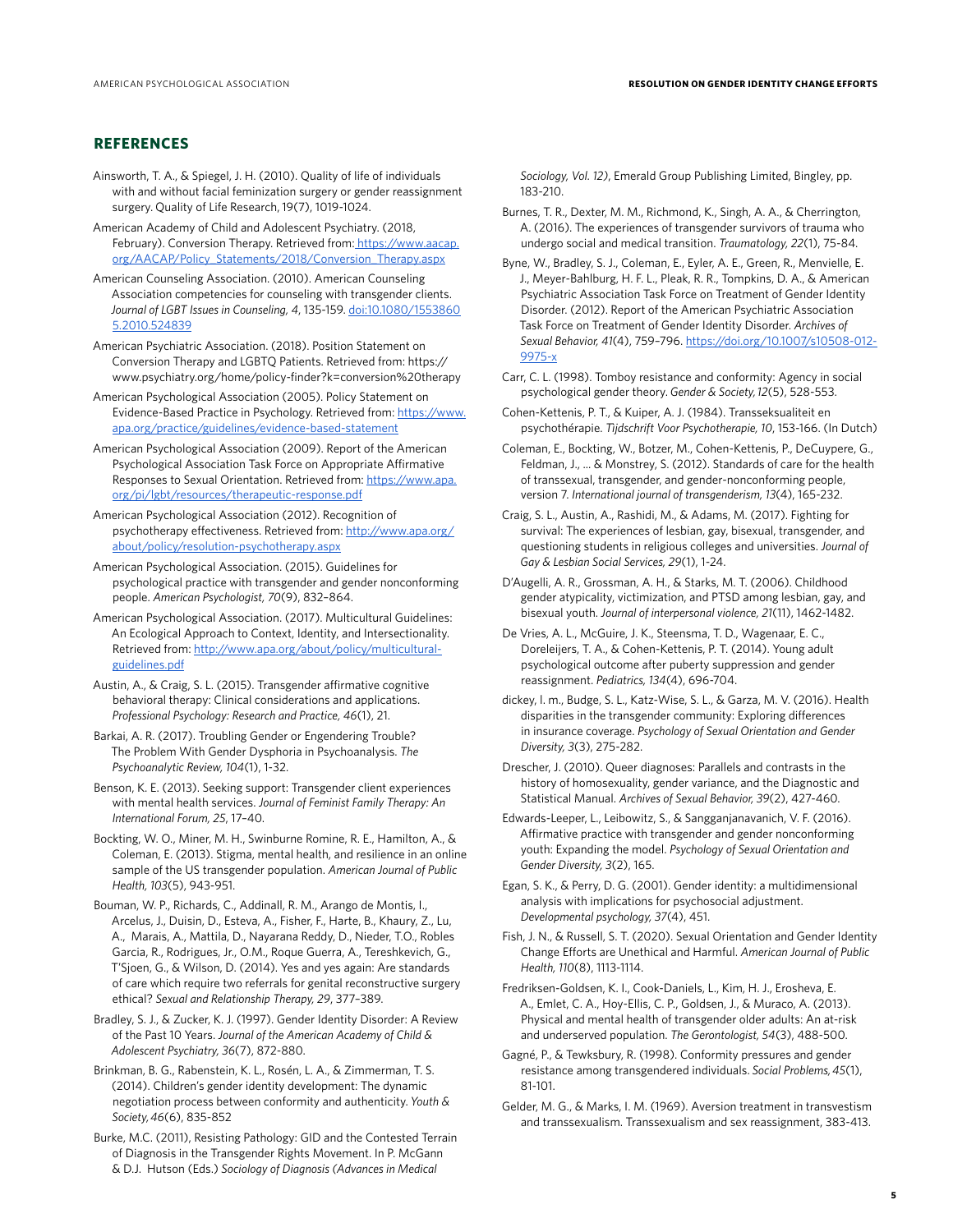#### AMERICAN PSYCHOLOGICAL ASSOCIATION **RESOLUTION ON GENDER IDENTITY CHANGE EFFORTS**

- Gerhardstein, K. R., & Anderson, V. N. (2010). There's more than meets the eye: Facial appearance and evaluations of transsexual people. *Sex roles, 62*(5-6), 361-373.
- Green, A. E., Price-Feeney, M., Dorison, S. H., & Pick, C. J. (2020). Selfreported conversion efforts and suicidality among US LGBTQ youths and young adults, 2018. *American journal of public health, 110*(8), 1221- 1227.
- Grant, J., Mottet, L., Tanis, J., Harrison, J., Herman, J., & Keisling, M. (2011). Injustice at every turn: A report of the national transgender discrimination survey. National Center for Transgender Equality and National Gay and Lesbian Task Force. https://www.transequality.org/ sites/default/files/docs/resources/NTDS\_Report.pdf
- Greenson, R. (1964). On homosexuality and gender identity. *International Journal of Psychoanalysis, 45*, 217-219. (In Japanese)
- Haas, A. P., Eliason, M., Mays, V. M., Mathy, R. M., Cochran, S. D., D'Augelli, A. R., Silverman, M. M., Fisher, P. W., Hughes, T., Rosario, M., Russell, S. T., Malley, E., Reed, J., Litts, D. A., Haller, E., Sell, R. L., Remafedi, G., Bradford, J., Beautrais, A. L., Brown, G. K., Diamond, G. M., Friedman, M. S., Garofalo, R., Turner, M. S., Hollibaugh, A., & Clayton, P. J. (2011). Suicide and suicide risk in lesbian, gay, bisexual, and transgender populations: review and recommendations. *Journal of Homosexuality, 58*(1), 10-51.
- Hendricks, M. L., & Testa, R. J. (2012). A conceptual framework for clinical work with transgender and gender nonconforming clients: An adaptation of the minority stress model. Professional Psychology: *Research and Practice, 43*, 460-467.
- Hidalgo, M. A., Kuhns, L. M., Kwon, S., Mustanski, B., & Garofalo, R. (2015). The impact of childhood gender expression on childhood sexual abuse and psychopathology among young men who have sex with men. *Child Abuse & Neglect, 46*, 103-112.
- Hiestand, K. R., & Levitt, H. M. (2005). Butch identity development: The formation of an authentic gender. *Feminism & Psychology, 15*(1), 61-85.
- Hill, D. B., Menvielle, E., Sica, K. M., & Johnson, A. (2010). An affirmative intervention for families with gender variant children: Parental ratings of child mental health and gender. *Journal of Sex & Marital Therapy, 36*(1), 6-23.
- Hipp, T. N., Gore, K. R., Toumayan, A. C., Anderson, M. B., & Thurston, I. B. (2019). From conversion toward affirmation: Psychology, civil rights, and experiences of gender-diverse communities in Memphis. *American Psychologist, 74*(8), 882–897
- Horn, S. S. (2007). Adolescents' acceptance of same-sex peers based on sexual orientation and gender expression. *Journal of Youth and Adolescence, 36*(3), 363-371.
- James, S. E., Herman, J. L., Rankin, S., Keisling, M., & Anafi, M. (2016). *The report of the 2015 U.S. transgender survey* (pp. 1–297). National Center for Transgender Equality.
- Johns, M. M., Lowry, R., Andrzejewski, J., Barrios, L. C., Demissie, Z., McManus, T., Rasberry, C. N., Robin, L., & Underwood, J. M. (2019). *Transgender identity and experiences of violence victimization, substance use, suicide risk, and sexual risk behaviors among high school students—19 states and large urban school districts, 2017. 68*(3), 67–71. https://doi.org/10.15585/mmwr.mm6803a3
- Kraemer, B., Delsignore, A., Schnyder, U., & Hepp, U. (2008). Body image and transsexualism. *Psychopathology, 41*(2), 96-100.
- Lamda Legal (2010). *When Health Care Isn't Caring: Lambda Legal's Survey of Discrimination Against LGBT People and People with HIV.* New York: Lambda Legal.
- Landolt, M. A., Bartholomew, K., Saffrey, C., Oram, D., & Perlman, D. (2004). Gender nonconformity, childhood rejection, and adult attachment: A study of gay men. *Archives of Sexual Behavior, 33*(2), 117-128.
- Macapagal, K., Bhatia, R., & Greene, G. J. (2016). Differences in healthcare access, use, and experiences within a community sample of racially diverse lesbian, gay, bisexual, transgender, and questioning emerging adults. *LGBT Health, 3*(6), 434-442.
- Menvielle, E. J., Tuerk, C., & Jellinek, M. S. (2002). A support group for parents of gender-nonconforming boys. *Journal of the American Academy of Child & Adolescent Psychiatry, 41*(8), 1010-1013.
- Meyer I. H. (2003). Prejudice, social stress, and mental health in lesbian, gay, and bisexual populations: conceptual issues and research evidence. *Psychological Bulletin, 129*(5), 674-97.
- Movement Advancement Project. (n.d.). *Conversion "therapy" laws.*  https://www.lgbtmap.org/equality-maps/conversion\_therapy
- Nadal, K. L., Rivera, D. P., & Corpus, M. J. H. (2010). Sexual orientation and transgender microaggressions in everyday life: Experiences of lesbians, gays, bisexuals, and transgender individuals. In D. W. Sue (Ed.), *Microaggressions and marginality: Manifestation, dynamics and impact* (pp. 217–240). New York: Wiley.
- Nadal, K. L., Skolnik, A., & Wong, Y. (2012). Interpersonal and systemic microaggressions toward transgender people: Implications for counseling. *Journal of LGBT Issues in Counseling, 6*(1), 55-82.
- Newfield, E., Hart, S., Dibble, S., & Kohler, L. (2006). Female-to-male transgender quality of life. *Quality of Life Research, 15*(9), 1447-1457.
- Pauly, I. B. (1965). Male psychosexual inversion: Transsexualism: A review of 100 cases. *Archives of General Psychiatry, 13*(2), 172-181.
- Pickstone-Taylor, S. D. (2003). Letter to the editor. Children with gender nonconformity. *Journal of the American Academy Child & Adolescent Psychiatry, 42*, 266.
- Price, M., Olezeski, C., McMahon, T., & Hill, N. (2019). A developmental perspective on victimization faced by gender-nonconforming youth. In H. Fitzgerald (Ed.), *Handbook of Children and Prejudice: Integrating Research, Practice, and Policy.* New York, NY: Springer Press.
- Reisner, S. L., Vetters, R., Leclerc, M., Zaslow, S., Wolfrum, S., Shumer, D., & Mimiaga, M. J. (2015). Mental health of transgender youth in care at an adolescent urban community health center: a matched retrospective cohort study. *Journal of Adolescent Health, 56*(3), 274- 279.
- Riggs, D. W., Pearce, R., Pfeffer, C. A., Hines, S., White, F., & Ruspini, E. (2019). Transnormativity in the psy disciplines: Constructing pathology in the Diagnostic and Statistical Manual of Mental Disorders and Standards of Care. *American Psychologist, 74*(8), 912.
- Roberts, A. L., Rosario, M., Corliss, H. L., Koenen, K. C., & Austin, S. B. (2012). Childhood gender nonconformity: A risk indicator for childhood abuse and posttraumatic stress in youth. *Pediatrics, 129*(3), 410-417.
- Robinson, C. M., & Spivey, S. E. (2019). Ungodly Genders: Deconstructing Ex-Gay Movement Discourses of "Transgenderism" in the US. *Social Sciences, 8*(6), 191-218.
- Rosenberg, M., & Jellinek, M. S. (2002). Children with gender identity issues and their parents in individual and group treatment. *Journal of the American Academy of Child & Adolescent Psychiatry, 41*(5), 619-621.
- Russell, S. T., Sinclair, K. O., Poteat, V. P., & Koenig, B. W. (2012). Adolescent health and harassment based on discriminatory bias. *American Journal of Public Health, 102*(3), 493-495.
- Substance Abuse and Mental Health Services Administration. (2015). Ending conversion therapy: Supporting and affirming LGBTQ youth. *HHS Publication No.(SMA) 15-4928*.
- Sandfort, T. G., Melendez, R. M., & Diaz, R. M. (2007). Gender nonconformity, homophobia, and mental distress in Latino gay and bisexual men. *Journal of Sex Research, 44*(2), 181-189.